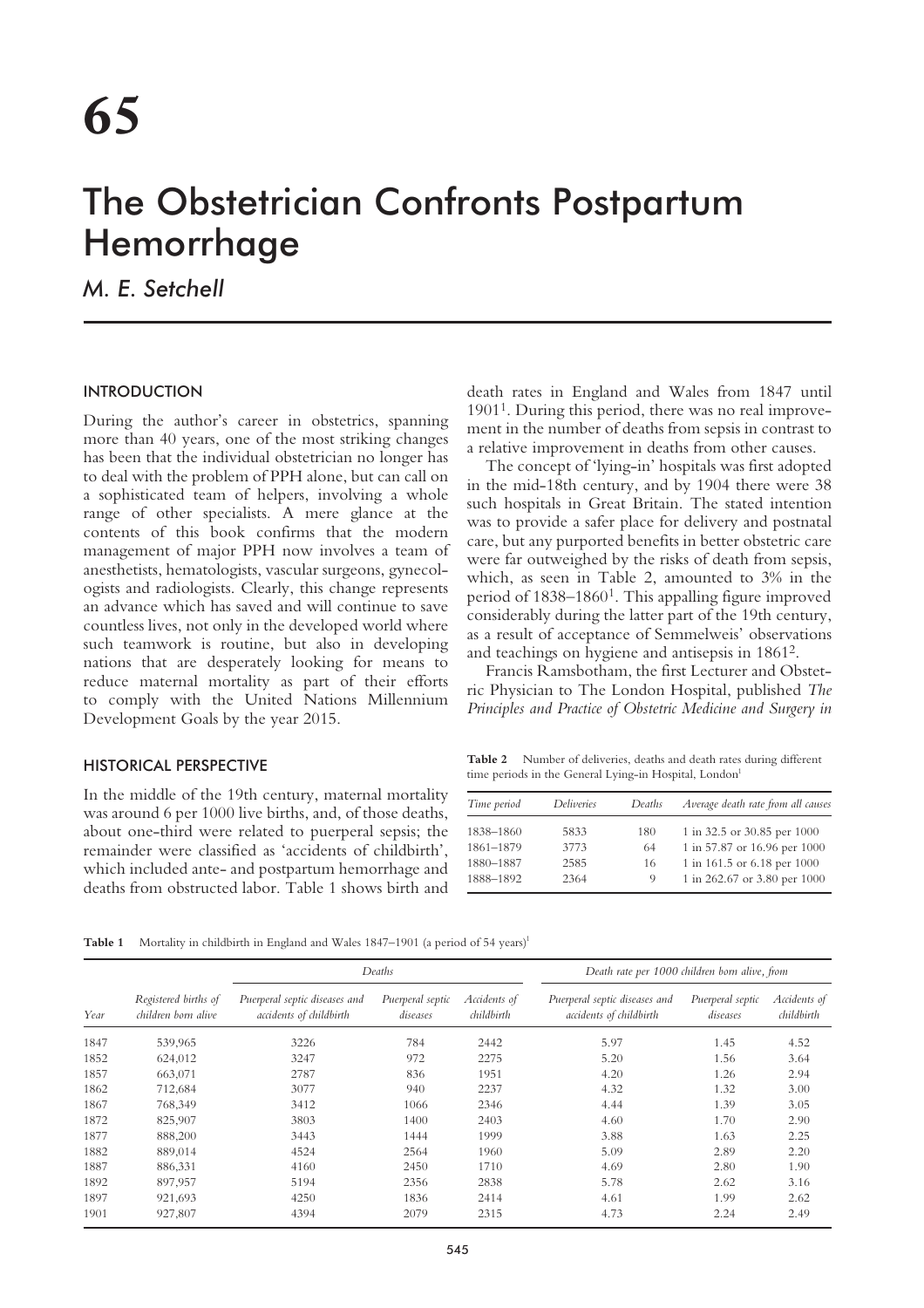*Reference to the Process of Parturition* in 1841, and provided some poignant case reports describing what the practice of obstetrics was like at that time<sup>3</sup>. The case of a rich patient in the City of London, described below, illustrates how little could really be done for intra- and postpartum hemorrhage in 1841.

## 'Case CIV

I was summoned to a private patient near the Mansion House, who had been, a few minutes before, attacked with a sudden flooding in the eighth month of pregnancy, while sitting with her family at tea, in the drawing-room. Upon proceeding up stairs, tracks of blood were perceptible upon every step. In the bedroom, I found a neighboring professional gentleman, who had been also called by the servants in their alarm at the state of their mistress; and, although this unfortunate occurrence had not happened a quarter of an hour before, it had already produced such a degree of compression as I have rarely witnessed, with its concomitant symptoms. Upon a vaginal examination a little after six, I detected the Placenta to be placed immediately over the Os Uteri; some discharge was still oozing away, but there was no tendency to pain. The urgency of the hemorrhage appeared therefore to be at present somewhat abating; and the lady for a short time seemed disposed to revive; but presently the flooding returned with its original violence. Anxiously watching its progress for a short time, and observing no diminution in the discharge, I determined on delivery; but previously I requested my professional friend to satisfy himself that the Placenta was presenting. Being answered in the affirmative, I proceeded without further loss of time to empty the Uterus. The Os Uteri was but little opened, yet it was relaxed, and permitted the passage of my hand with ease into the Uterus; but that organ showed at the moment no disposition to active contraction; having brought down the breech, the child was found to be alive; I therefore proceeded gently in its extraction; and after the child was born, the Placenta was thrown off, and was soon withdrawn. The uterine tumor [uterus] proved now to be irregularly contracted, and fell flaccid under the hand. For a short time, this lady appeared comfortable; the discharge ceased, and she expressed her warmest thanks for my prompt assistance; but by-and-by she began to complain of her breath: 'Oh! my breath! my breath!' was her urgent exclamation. My patient continued to sink, and expired soon after seven o'clock; so that in less than two hours, from an apparent state of perfect health, her valuable life was sacrificed to a sudden attack of hemorrhage, in spite of the most prompt assistance. The child was lively, and promised to do well.'

#### THE LONELINESS OF THE OBSTETRICIAN

Fifty years ago, and for the ensuing 20 years at least, *Practical Obstetric Problems* by the late Professor Ian Donald, Professor of Midwifery in the University of Glasgow, was the essential and valued textbook for all young obstetricians of that day4. Nowhere is the famous dedication in the frontispiece more relevant than in relation to PPH:

To all whose humility increases with their knowledge of this most fascinating subject,

This book is dedicated.'

The sense of helplessness, loneliness and fear that Dr Ramsbotham must have felt as he watched his patient expire in spite of all his good work and intentions is something that none of us ever wish to experience in our career.

As modern obstetricians, at least those who are in well or moderately resourced countries, we no longer perform our tasks in isolation. We practice in hospitals which, in the majority of instances, are well or relatively well equipped; we are supported by midwives, junior or senior colleagues, and know that various other skilled specialists can be called in for support. Nevertheless, in dealing with PPH, there comes a moment when our decisions and actions (or lack thereof) determine the sequence of events. Even in complex cases of more prolonged hemorrhage, when all the support of the laboratory hematologists, the blood transfusion service, the anesthetic intensivist and other supporting clinicians has been called in, there comes a time when only the attending obstetrician, using his or her best and most considered judgments, has to make a decision about radical treatments such as hysterectomy, laparotomy and hemostatic suturing, ligation of vessels or embolization.

The author's first 'lone' experience with PPH occurred whilst working as a new registrar at the University Hospital of the West Indies in Jamaica. Having just successfully conducted a very straightforward twin delivery, including completion of the third stage of labor with a standard dose of syntometrine, my state of calm was interrupted by a sudden gush of blood of such proportion that it seemed then (and even now) as if an old-fashioned bath tap had been turned on full force. The sound and sight of that hemorrhage will never leave my memory; it was a moment of absolute panic and helplessness. Miraculously, something took over, and decisions and actions were taken as if they were automatic, probably because Professor Ian Donald had been read, and re-read, in preparation for such an event. Bimanual compression, intravenous ergometrine administered by a much more experienced midwifery sister, who then made up a bottle of intravenous Syntocinon® almost without being asked, and the situation was quickly under control. The young obstetrician grew significantly in maturity and experience in those few minutes, grateful that simple actions had averted what had seemed a potential disaster.

During the remaining years of my training, other dramatic postpartum hemorrhagic situations also occurred, but the range of available interventions was limited. Intravenous or intramuscular ergometrine, intravenous Syntocinon infusions, bimanual compression, or packing the uterus with enormous packs (one teacher described putting a pillow case into the uterus first, and then filling it with as many packs as one could get hold of) were the only effective treatments. One had occasionally seen the need for postpartum hysterectomy and internal iliac artery ligation, but, in those circumstances, there had always been the welcome presence of a more senior colleague.

<sup>&#</sup>x27;To all those who have known doubt, perplexity and fear as I have known them,

To all who have made mistakes as I have,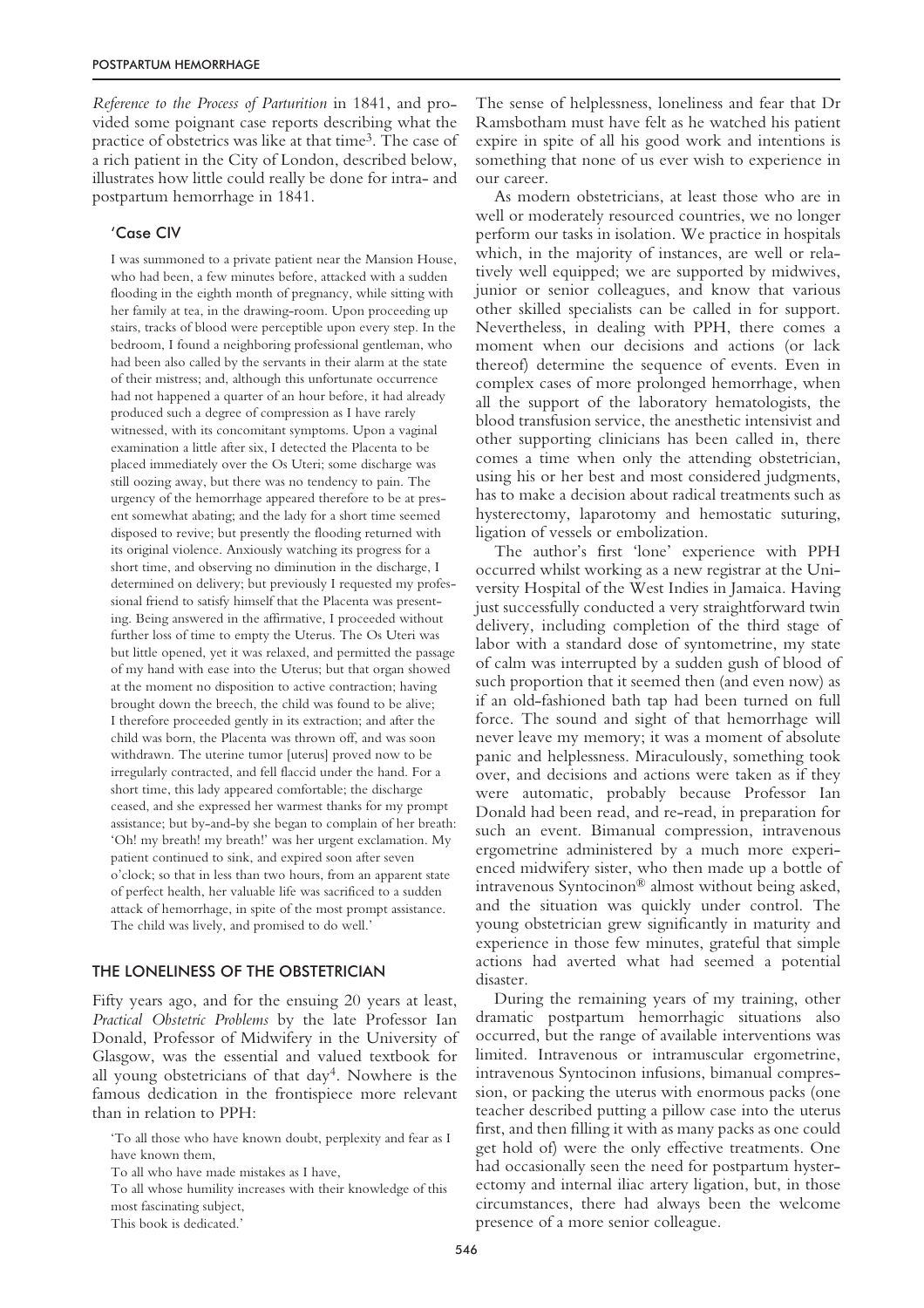It is not only the trainee obstetrician who is faced with hard decisions. Sometimes, the presence of a large team leads to confusion of leadership. Whilst protocols, guidelines and practice 'drills' may help to coordinate teamwork and familiarize staff in how to deal with these unusual situations, there remain times when the obstetrician has to take command and make rapid or difficult decisions. Even a very experienced obstetrician may be faced with a situation that is unique and not been met with before. Some memorable and rare such cases which have faced the author are now discussed.

## Case number 1

A patient had been admitted at 34 weeks with severe abdominal pain, a tense abdomen and absent fetal heart tones. Signs of shock and the tense, tender abdomen suggested a placental abruption, and the cardiovascular and respiratory collapse was of such severity that she was immediately transferred to the intensive care unit (ITU), with a presumed diagnosis of placental abruption. Despite massive blood transfusion, her condition deteriorated, and, despite ventilation, it was difficult to maintain her  $pO_2$ . The ITU team felt that attempts to induce labor needed to be delayed until her condition improved. Eventually, ventilation resistance was so great that the ITU team was of the opinion that death was imminent. The obstetrician was therefore asked to consider carrying out a laparotomy and delivery of the dead baby in the hope that this might improve the situation. As the patient was deemed too ill to leave ITU, the operation was performed on an ITU bed. On entering the abdomen, a massive hemoperitoneum was encountered, and the first thought was of a ruptured uterus. However, the uterus was found to be intact, and after further exploration, it became obvious that the source of the intra-abdominal hemorrhage was a ruptured liver. A general surgeon was called, who then secured hemostasis with several large hemostatic liver sutures, and the patient made a slow recovery. During the postoperative period, however, it became apparent that she developed the HELPP (hemolysis, elevated liver enzymes, low platelets) syndrome. A stormy recovery ensued, but a year later the patient was pregnant again and delivered a healthy baby.

## Case number 2

Another once-in-a-lifetime experience concerned a late vaginal termination at 18 weeks for a major chromosomal abnormality. During the procedure, it was apparent that the uterus had been perforated and a laparotomy was therefore carried out. A small tear was found in the cecum and a general surgeon called in. He recommended partial right colectomy, which was elegantly performed, and the perforation of the uterus closed without difficulty. A drain was left in the abdomen. An hour later, it was evident that there was major intra-abdominal hemorrhage. The drainage

bottle had filled and been emptied twice, and the abdomen was distended, tense and tender. Unfortunately, the general surgeon had departed for the weekend and was not contactable. When the obstetrician returned, the patient was in a desperate condition, with major cardiovascular collapse. The anesthetist had inserted a subclavian line in order to obtain good venous access, and in doing so had inadvertently caused a pneumothorax. He was therefore inserting a chest drain. Once this had been accomplished and transfusion had restored the blood pressure, a laparotomy was carried out by the obstetrician. A small arterial bleeder was found at the ileo–colic anastomosis and was easily dealt with. The patient, who was the wife of a solicitor, made an uncomplicated recovery. The obstetrician expected that he might find a legal suit impending, but instead received a case of champagne and letter of thanks from the solicitor husband. This lady also subsequently went on to have a successful pregnancy.

*The Obstetrician Confronts Postpartum Hemorrhage*

# Case number 3

On yet another occasion, the author was called in at 3am by a consultant colleague because a patient who had had a vaginal delivery with a very extensive vaginal and perineal laceration was still bleeding heavily after more than an hour of attempted suturing of the tear, and no fewer than 18 units of blood had been transfused. The operating theater looked like a battlefield theater, and the vaginal tissues appeared like wet blotting paper, with no identifiable anatomical layers. By then, the patient had major clotting deficiencies, and anesthetists and hematologists were busy attempting to correct that. Attempts were made at packing the vagina and applying pressure, but to no avail. A gynecological oncology colleague was contacted to discuss internal iliac artery ligation, and he advised that this should be done forthwith. The author had not participated in such a procedure for something like 20 years, and, although the gynecological oncologist said he would come in, he advised that time should not be wasted in getting on with the procedure. To the author's relief, the requisite details of the anatomy and necessary procedure were retrieved from the cerebral archive almost automatically. By the time the oncologist arrived, the hemorrhage was almost completely under control, and it was then possible to complete hemostasis with a few additional vaginal sutures. After a short period of intensive care, the young woman recovered well, as did the anatomy of the vagina and perineum.

## Case number 4

A final case involved a collapse at 36 weeks, with abdominal distension and extreme pain and tenderness. The fetal heart tones were still present, and the presumed diagnosis was placental abruption. The patient was immediately taken to theater for cesarean section. On opening the peritoneum, a massive